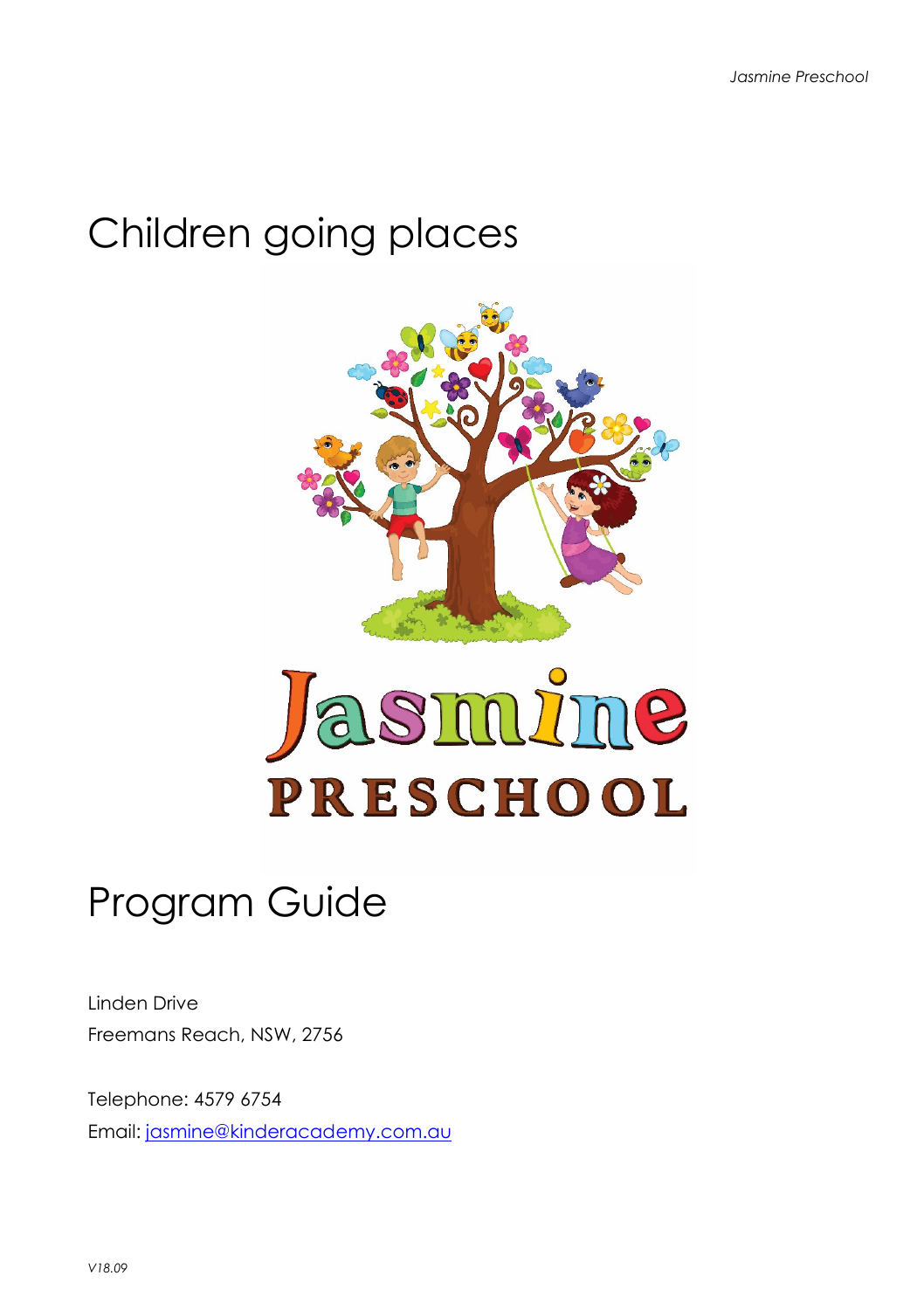Jasmine Preschool acknowledges the Australian Aboriginal and Torres Strait Islander peoples of this nation.

We acknowledge the Darug people, the traditional custodians of the lands where we conduct our business.

We pay our respects to their ancestors and Elders, past and present.

Our preschool is committed to honouring Australian Aboriginal and Torres Strait Islander peoples' unique cultural and spiritual relationships to the land, waters and seas and their rich contribution to society.

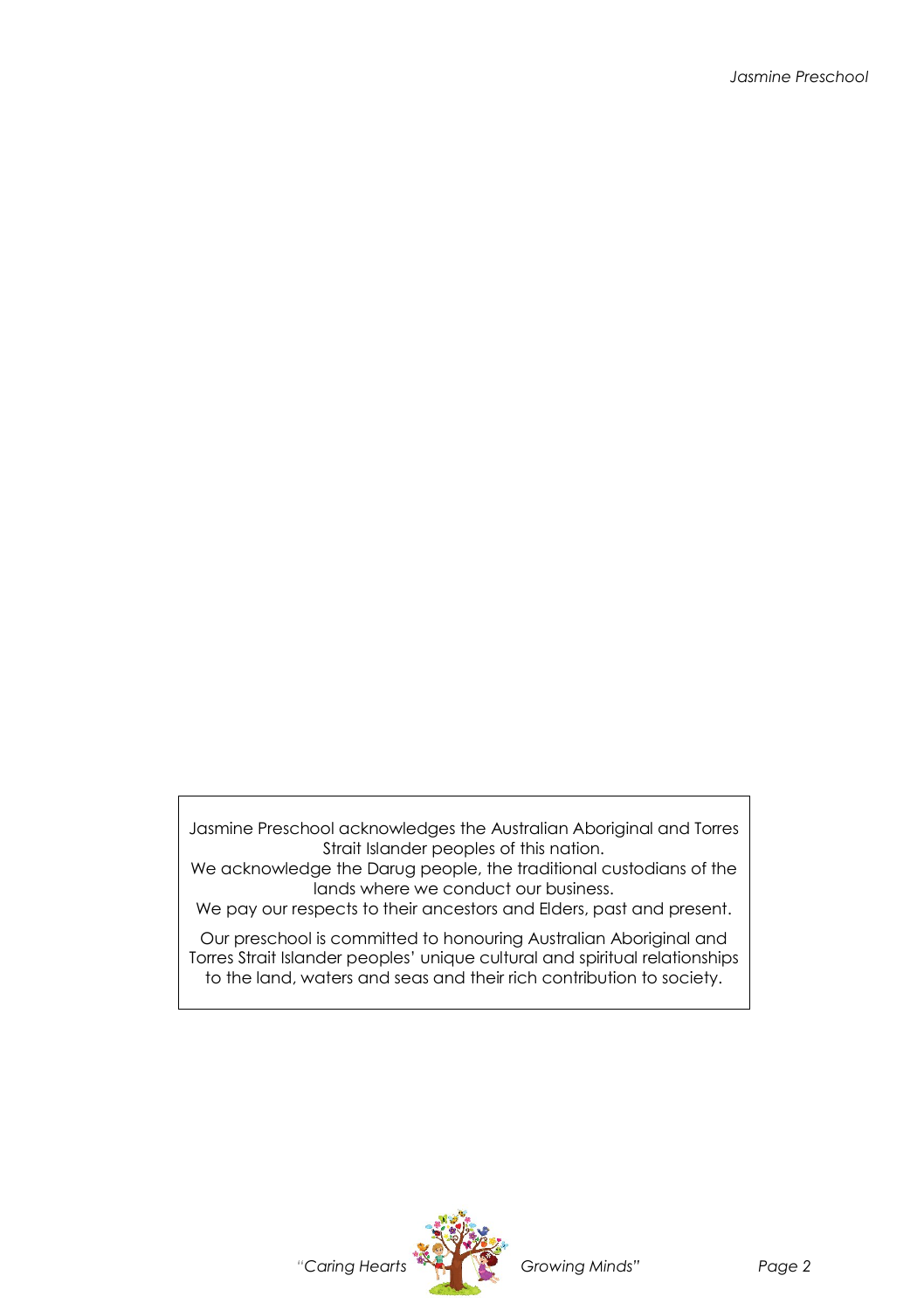## Welcome

Thank you for choosing Jasmine Preschool for your child's first steps in Quality care and education.

Your children are entering into their first stage in preparing for formal education, and in this we see our role as building on the developmental foundations that come from you, their parents, and reinforcing them with the skills and concepts that they will take to school and equip them for life.

Our homely, welcoming environment provides the canvass. We are friendly and not pretentious. We are passionate about wellbeing and huge advocates for advancing your child's confidence and development. In fact, outside of your family, our educators will be your child's number one fan.

That's what you can expect and this guide is about informing you; framing what we do, and how we work with your children as they grow and develop.

We look forward to welcoming your family to our preschool, supporting your child's learning and development, and sharing in loads of memorable moments along the way.

*Bonnie and Andrew Junor Owners and Approved Provider*

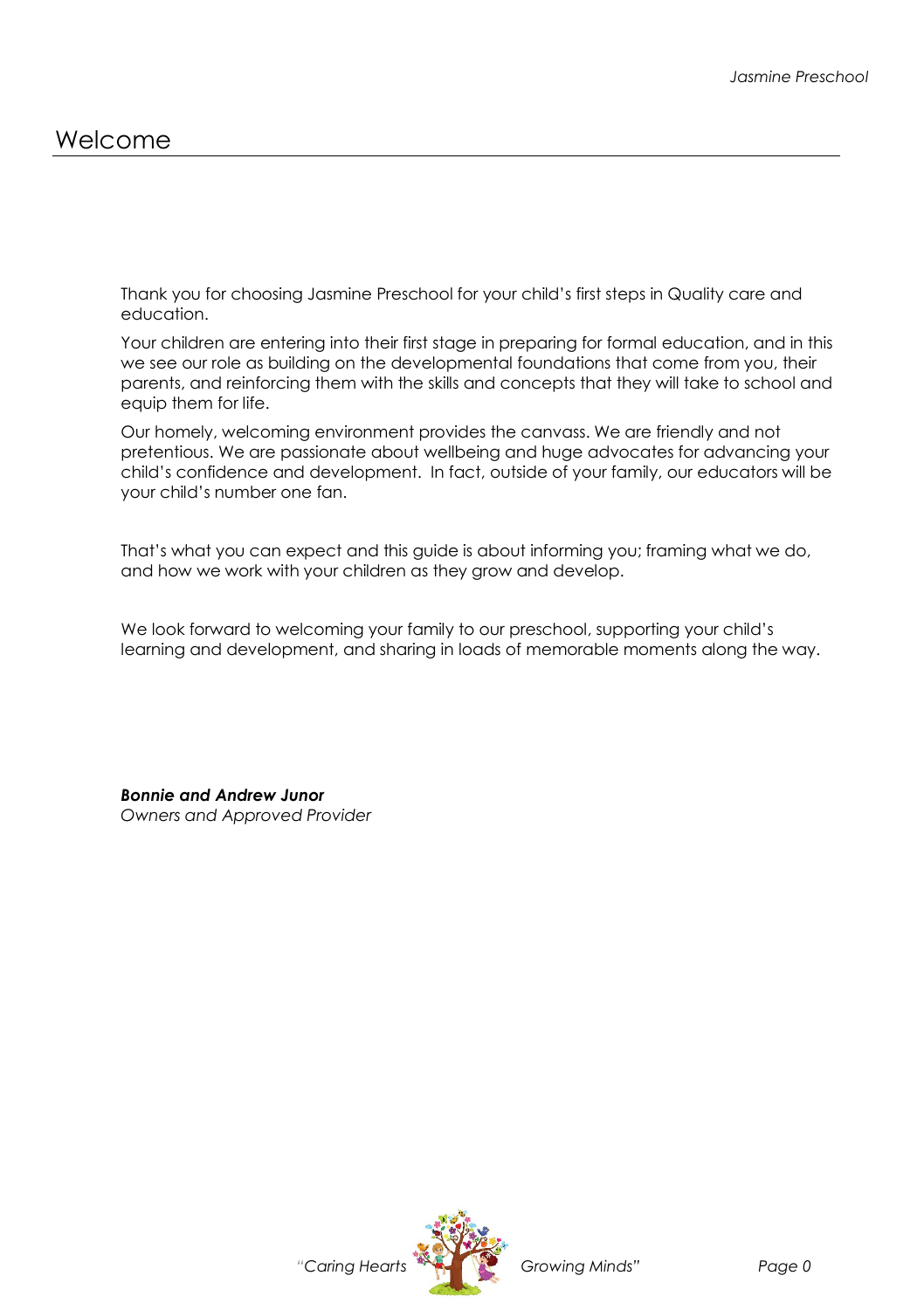# Contents

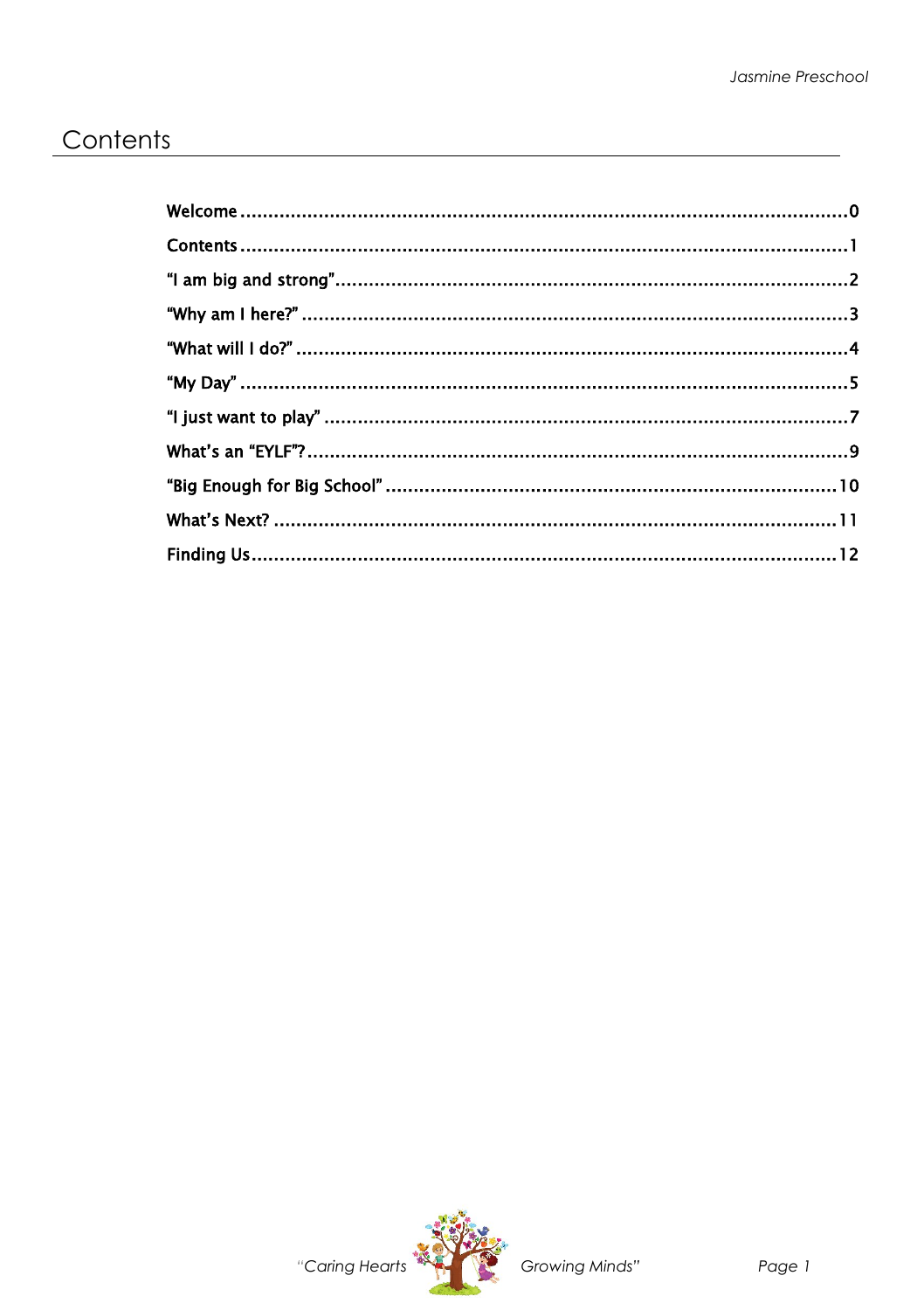# "I am big and strong"

We are all different and our children are very much individuals, growing and learning in different ways and with different strengths.

Recognising this individuality underpins everything we do; for children, being respected, known and encouraged for who "I am" strengthens confidence, resilience and self belief in walking tall and daring to do what we imagine throughout our lives.

These early years are critically important for this and it is this that drives us; a belief that we contribute to each child's sense of worth which will stick with them and influence their path in the long term.

> "In the first five years of life, your child's brain develops more and faster than at any other time in his life. Your child's early experiences – the things he sees, hears, touches, smells and tastes – stimulate his brain, creating millions of connections. This is when the foundations for learning, health and behaviour throughout life are laid down."

> > *Source: www.raisingchlidren.net.au*

You are the primary influencer in how this takes shape and you have entrusted us to support you in holistically building up your little one. Thank you for the privilege.

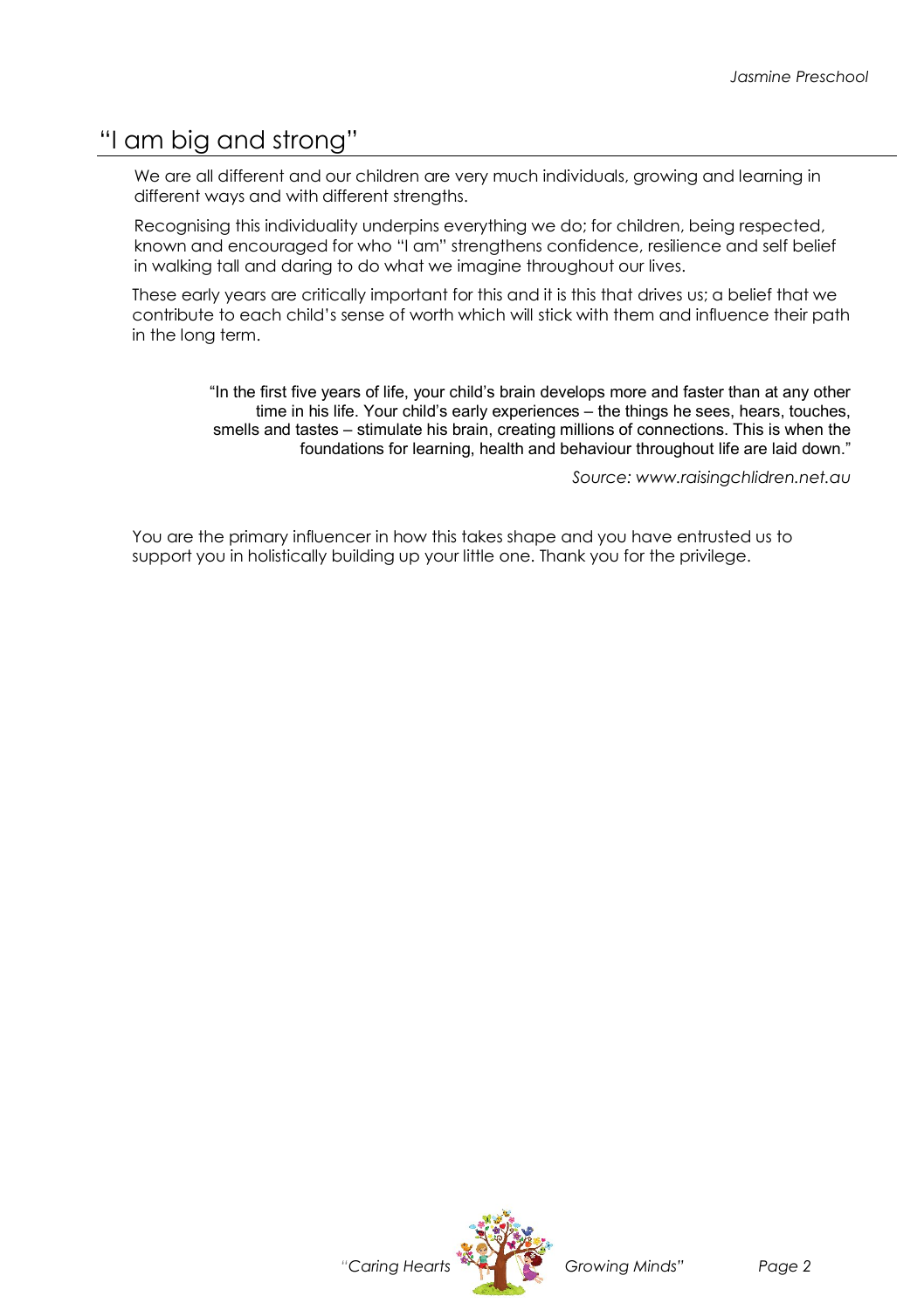# "Why am I here?"

Everything we do is aimed at creating an environment for your child to engage their potential and to grow in confidence through knowledge and understanding.

Our Statement of Philosophy is framed in our beliefs, and our beliefs guide our approach. These are based on Christian principles, engaging with our whole community and respecting the richness that diversity can bring.

In relation to Children we believe:

- That children are active seekers of knowledge with a natural curiosity to learn.
- That children can expect to be encouraged, guided, respected and valued at all times.
- That play is the basis to which all learning takes place.
- In respecting and valuing the voices of all children.
- That children are all individuals who bring a unique set of cultures, languages, skills, ideas and attitudes to the learning environment.
- That our environment must be flexible, healthy, safe and secure.
- That all children have a contribution to make in the centre, with their peers and to their world.

In relation to Families we believe:

- That families are the primary care givers and the most important people in a child's life.
- No one knows and understands a child better than their parent.
- That our role is to partner with families to assist children reach their full potential.
- That the needs and expectations of all families will vary.
- Families are welcome in the centre at all times to visit and/or participate in the program, utilising their strengths and talents.
- We can create opportunities for families to connect as a community.
- Communication is paramount and needs to be regular and effective.
- That professional advice, resources and support can be offered to parents.

In relation to our Team we believe:

- That our staff are the most important asset to our business. If they are happy then the children are happy and this creates a wonderful learning and caring environment.
- That they need to be treated with respect and their contribution valued.
- That staff bring with them their own set of talents, experience and ideas that can be utilised for the benefit of all.
- That cooperation, teamwork, confidentiality and professionalism must be maintained at all times.
- Regular team meetings, training and development are vital in ensuring staff are well informed with current issues and practice.
- All staff are equipped to deal with an emergency situation.

In relation to our Program we believe:

- That the interests of the children provide a natural auide to how we direct the activities of the preschool.
- That by providing a structured yet flexible program the children can feel supported and encouraged to confidently express themselves within the boundaries of a safe and nurturing environment.

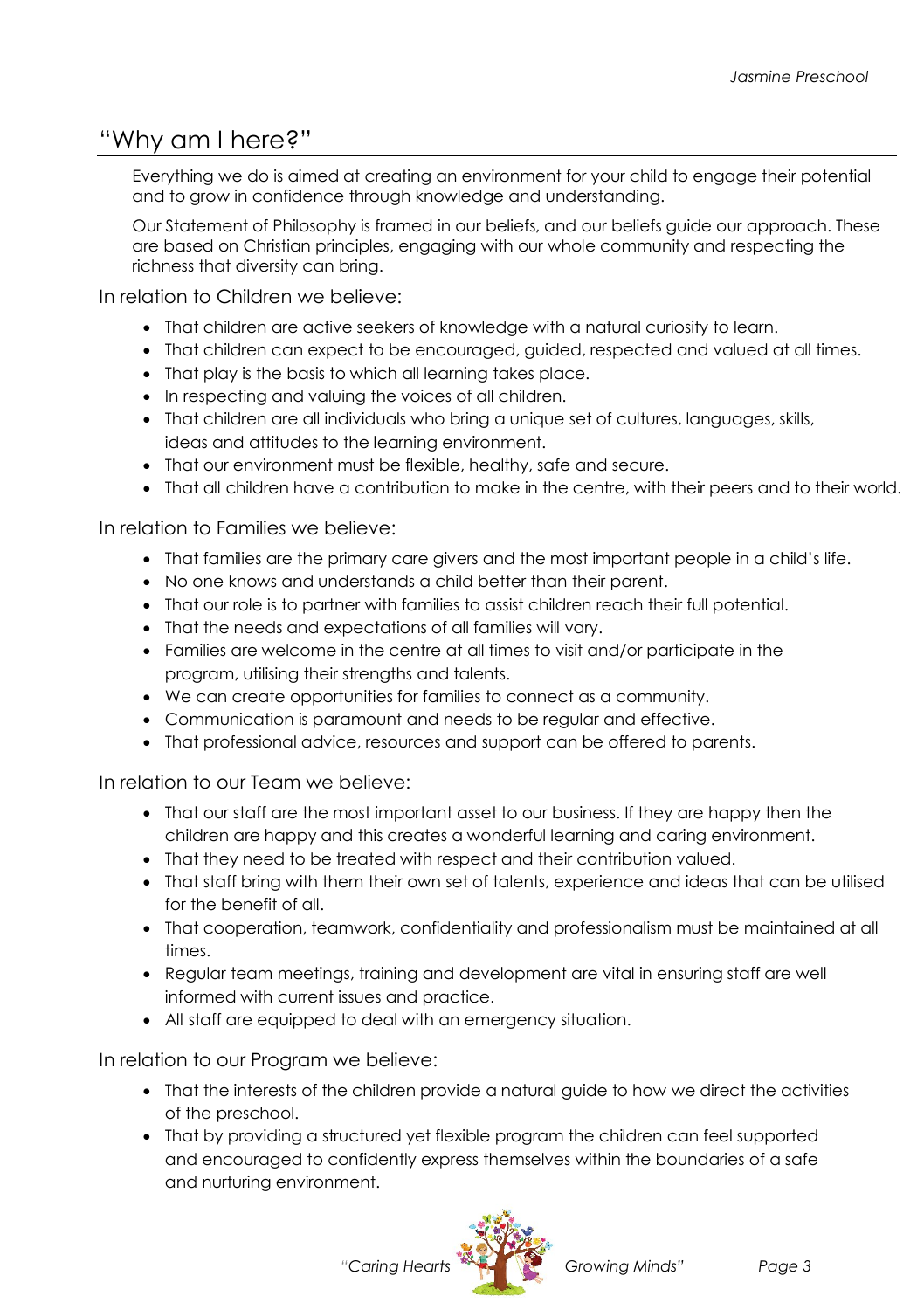## "What will I do?"

We group children according to their capacity as they grow. We have all developed basically along the same path, but just at different rates. It's just our strength's and maturity that influence where we are up to on that journey and therefore what group best supports us.

Accordingly, the focus on what your child will do in each group is different.

#### Caterpillars Room Goals (0-2years)

- $\triangleright$  Feel safe and secure through relationships
- $\triangleright$  Value routine which supports home practices
- $\triangleright$  Develop self help skills (holding bottle or utensils)
- $\triangleright$  Joining in group activities
- $\triangleright$  Communicating their needs and wants with words

Butterflies Room Goals (2-4year)

- $\triangleright$  Establishing a sound sense of belonging
- $\triangleright$  Using language to express themselves
- $\triangleright$  Engaging as a member of a group
- $\triangleright$  Developing self help skills (toileting, dressing and belongings)
- $\triangleright$  Developing fine motor skills (pencil grip, cutting)
- $\triangleright$  Respecting others
- $\triangleright$  Engaging in pre-reading and pre-writing activities
- $\triangleright$  Developing empathy

#### Bees Room Goals (4-5years)

- > Enhance self help and independence.
- $\triangleright$  Making choices and decision making
- $\triangleright$  Promote self control and regulation
- Developing fundamental literacy and numeracy skills
- $\triangleright$  Growing confidence ready for school
- $\blacktriangleright$  Follow instructions
- $\triangleright$  Sees technology as a tool
- $\triangleright$  Enhance fine and gross motor skills
- $\triangleright$  Become socially aware
- $\triangleright$  Confront challenging activities
- $\triangleright$  Persist in the face of difficulty
- $\triangleright$  Encourage meaningful friendships
- $\triangleright$  Promote a sense of self

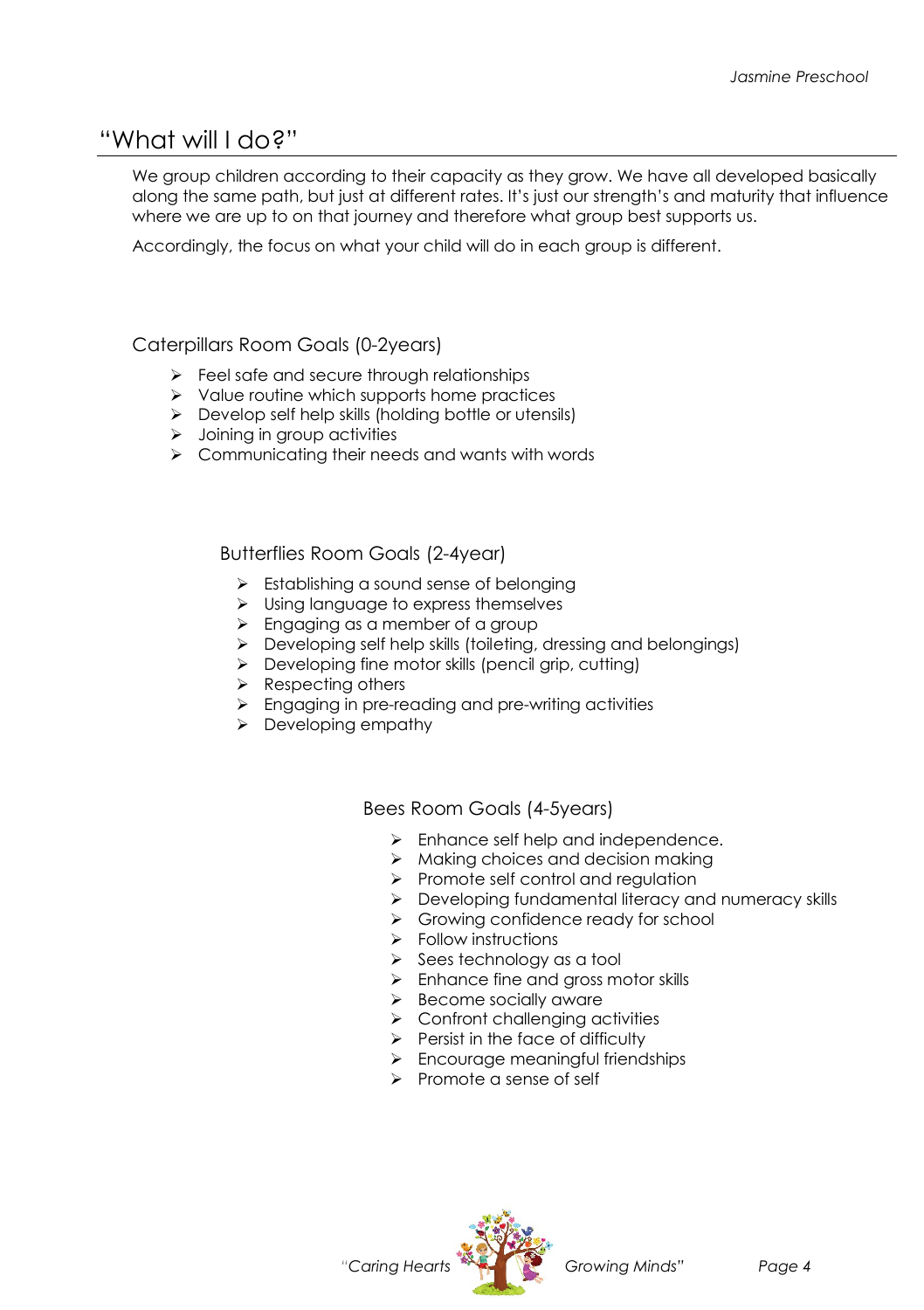### "My Day"

Our days are organised around routines. Routines are important to build confidence, helping your child to feel safe, know what's going on and what they do next.

Each element of their day has purpose, and while the routine of each room may vary, they all have a familiarity that helps them when they do change rooms.

We link each of these activities through transitions. The transition will often be a song, a gesture or some other familiar thing that signals to everyone to stop and listen for instructions about what's to happen next.

"Landing Zone"

Our day starts early and it can take some time for everyone to arrive. During this time our goal here is that everyone is feeling settled into activities, supporting a successful start to the day.

For some children this may be a purely social time, for others there will be a range of activities they can choose to do on their own or with friends; drawing, playdough, puzzles and block building are the type of choices that will be set up and available. Different zones across the room are set up with open ended materials, encouraging interaction and imaginative play.

The main thing is that your child will have a choice to explore whatever they like to try that makes them feel comfortable. Educators guide and support them, assisting them with developing skills and transitioning them from one activity to another too so that no one feels left out.

#### "Coming Together"

This is an important time for settling down as a class after the busy hubbub of arrivals, greeting friends and saying goodbyes. It's a time of preparation for what's going to happen in the day. Songs are sung, news shared and children are encouraged to talk about the things they are interested in.

Encouraging social and literacy skills are often the focus here; sitting still, listening to one another and taking part in discussion are all very much part of our morning Coming Together.

"Intentional Teaching"

Our program is based on using what is of interest to the children as a theme for more formal lessons.

Our time for Intentional teaching explores that theme in a way that engages with a targeted learning area; such as maths, literacy, social, science and the arts.

This is a quite structured part of the day where an activity really works on building an understanding of a concept or skill.

We also make time for Community Events and cultural celebrations as part of our intentional teaching. This is important to give children a sense of our community and the diversity that fits within it. It's also an opportunity for family involvement too, which we welcome.

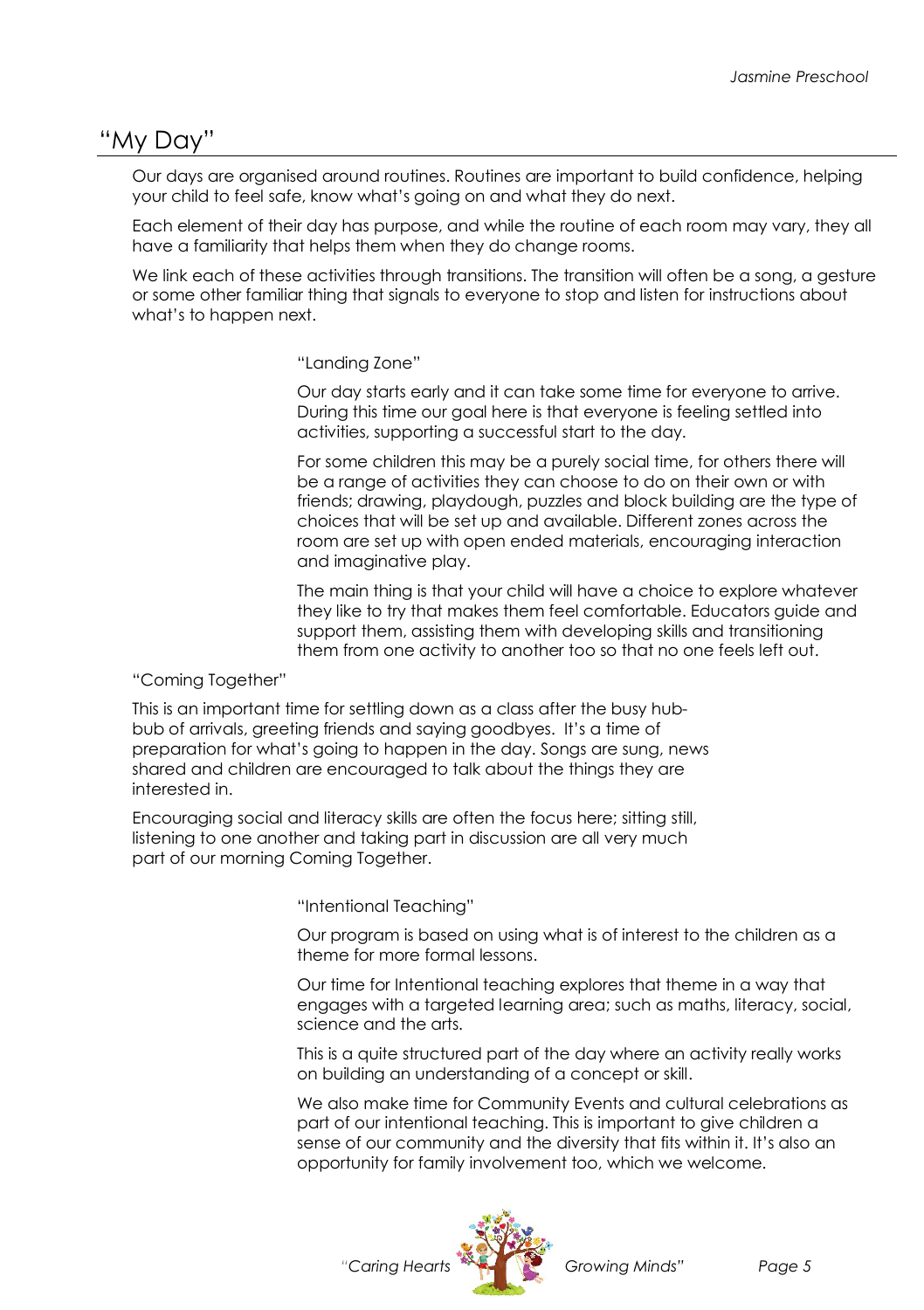"Tucker Time"

For the younger group in particular, meal times are incredibly important for building dexterity and exploring tastes and textures that may be unfamiliar to them. The complexity of steering a spoon into a little mouth, often attests to the importance of practicing fine motor skills. On occasions your child will be encouraged to serve themselves and practice self help skills.

For the older group this is a far more a social affair; with plenty of time for banter and reflection. They often still need to be reminded to eat, but in each room we keep track of what your child has eaten and record it so you know what they have had.

There is always lots of food and choice is available. You will likely be amazed to hear that your child is eating lots of things that they wouldn't have tried at home. Between breakfast, morning tea, lunch, afternoon tea and a late afternoon snack no-one should ever go hungry

In all rooms educators will sit and take part in meal times, talking about the importance of trying different things, nutrition, and hygiene practices as well as taking time to listen to the things that the children are talking about and engage with them in conversation. It's certainly not a time for just eating.

"Rest Time"

A busy morning requires some recharge time, and putting aside time for rest is really important. It teaches children to be able to selfregulate and develop the capacity to quiet themselves.

For some, they switch off like a light. For others, a quiet rest does the trick.

"Outdoor Classroom"

The outdoors is well and truly a classroom with so much to do, think about and be active in. They are natural gardens and lawns, designed for activity, exploration, and enduring the relentless patter of little feet.

Science and maths concepts feature strongly outside, particularly around the sandpit, water play and gardens. Life cycles, gravity, veggies and any number of other things are explored together.

Here too, activities are often run concurrently and your child is able to choose from a variety including painting, group and imaginative play.

We have always preferred to provide challenging play spaces rather than those bound in cotton wool. It is important for children to run, jump, balance and fall in their gross motor development. They are always supervised in this, and the reward for your child in physically succeeding is priceless for their self confidence.

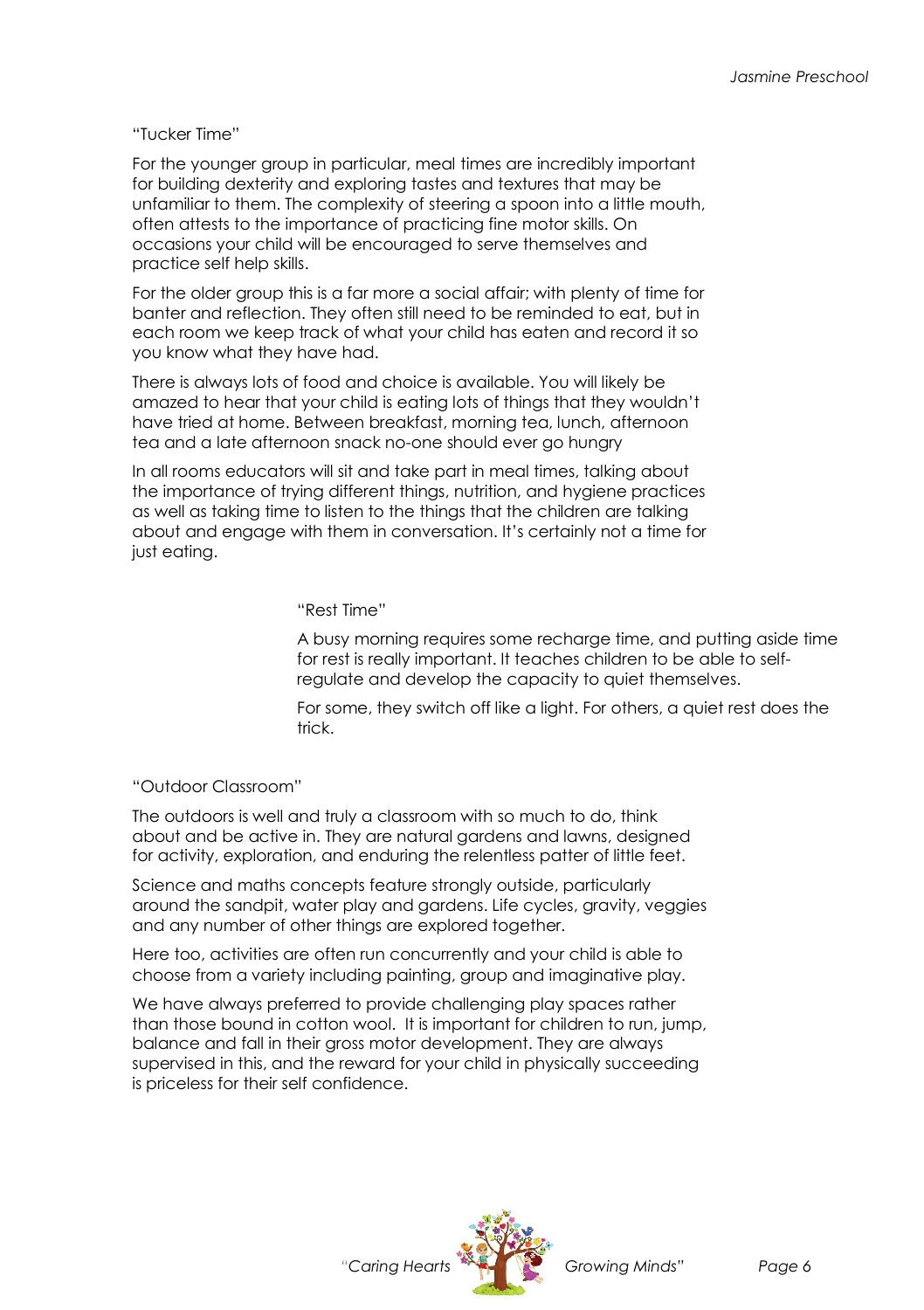# "I just want to play"

Our program is intentionally play-based, following the Early Years Learning Framework (EYLF). Under EYLF, things that the children are interested in provides the canvas on which learning takes place.

Through a variety of play based and fun activities we build up each child's awareness of numeracy, literacy, arts and science concepts as well as the social frameworks of friendship, respect, health, hygiene and diversity. As a result, they develop confidence and resources for happiness and resilience that will stand by them throughout their life.

Once we identify the idea that the children are interested in, this is developed and extended upon or will often morph into other idea. An idea may last a day or continue to develop over weeks; starting with bugs, we move to life cycles, which moves to seasons, moves to weather. For while ever the children are interested in it we will continue to work with the idea to engage them in different learning concepts.

You can contribute to our program too. Guiding your child in selecting interesting "news" (rather than bringing in a favourite doll or match box car) is really helpful to get conversations going among the children.

There are certainly intentional aspects of our programming too; your cultural background, language and traditions are warmly embraced for incorporation into our program. Also, preparing your child for changes at home (new siblings, moving, holidays) can also be supported here at preschool. If you have a special skill – like music or a language – that you would like to share among the children, it is sure to be appreciated.

The following is a simple example of how a simple item of "news" could be used to teach different concepts.

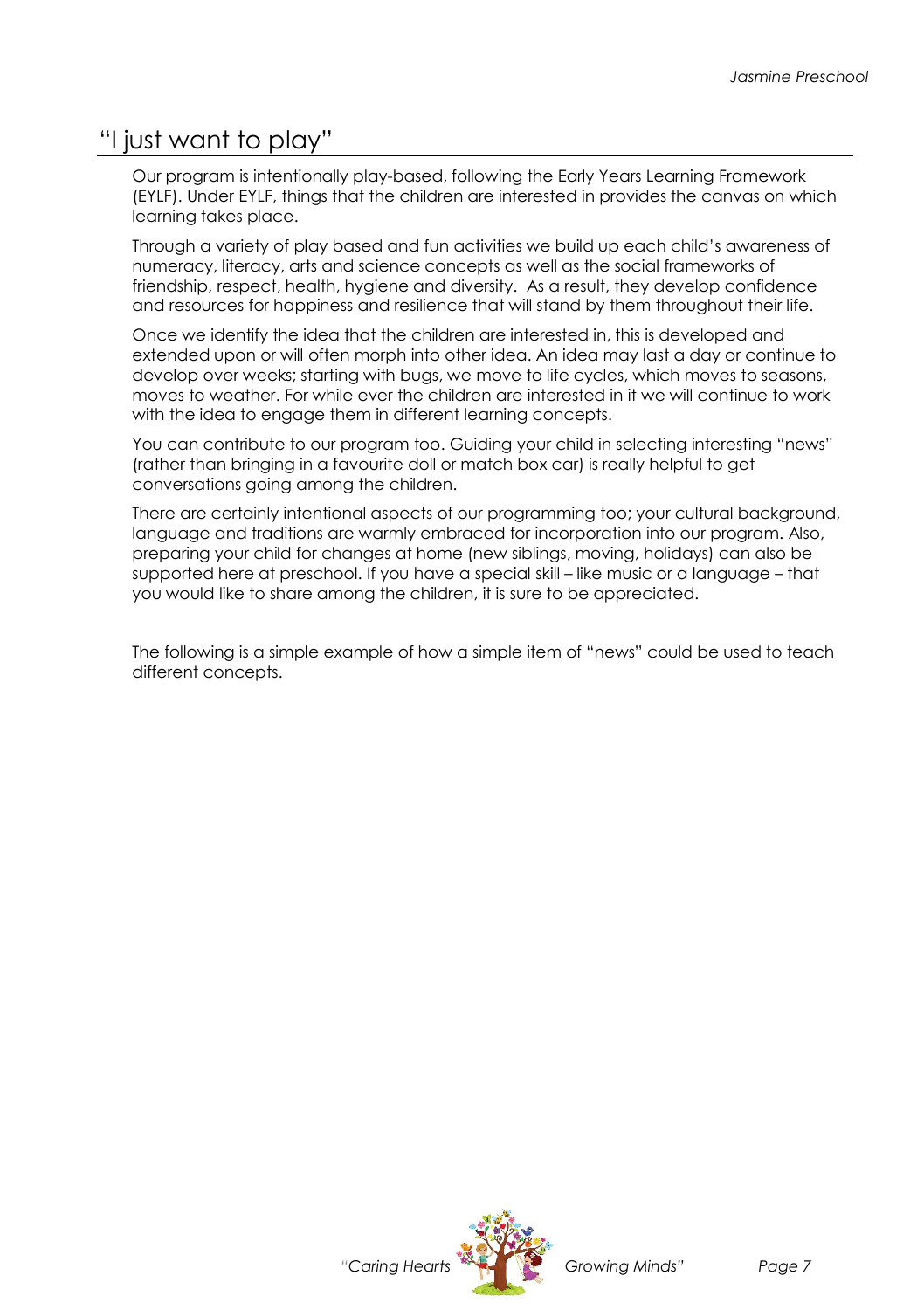### *Jessie brings in a caterpillar for news.*

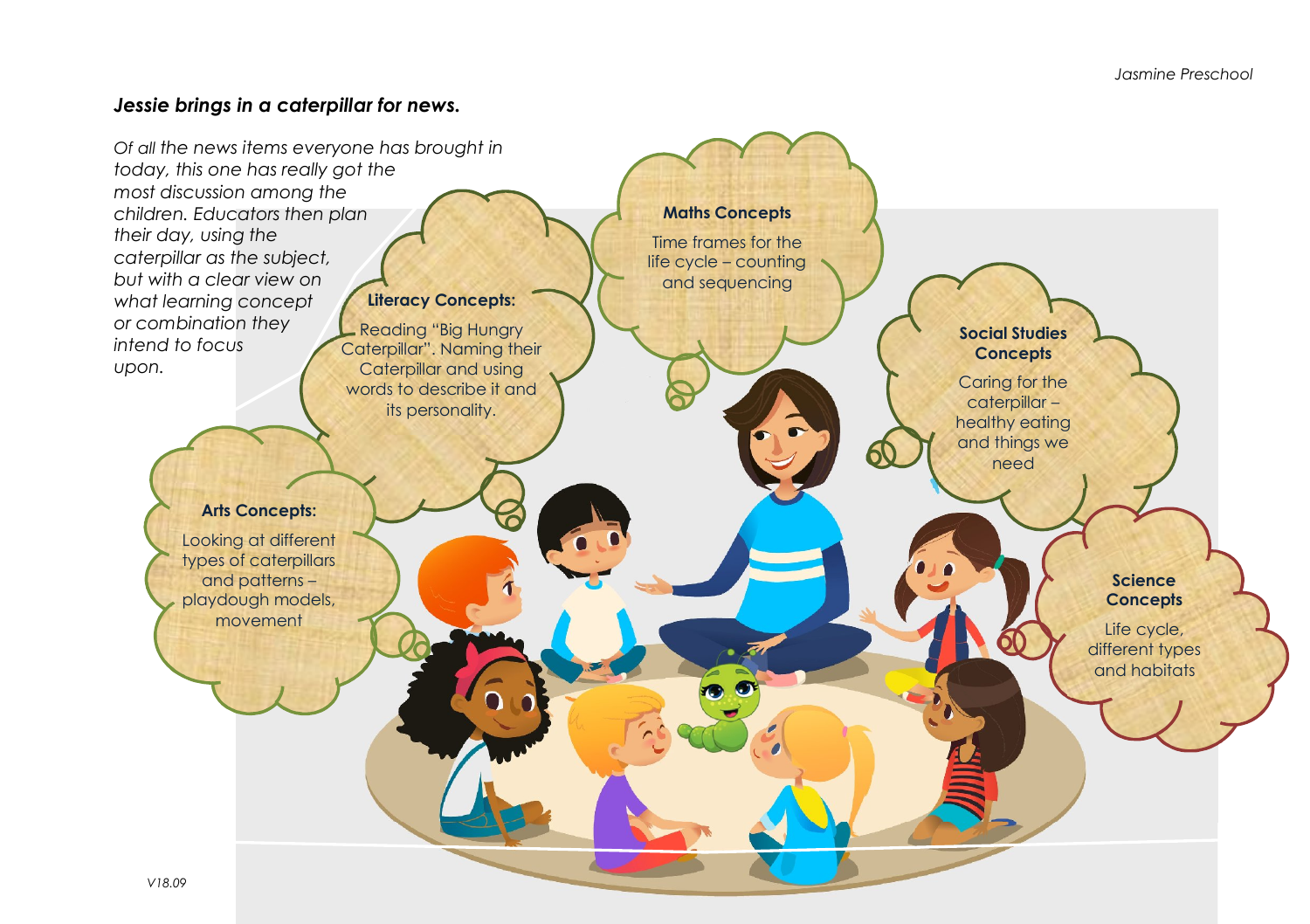# What's an "EYLF"?

The Early Years Learning Framework (EYLF) was the first learning framework endorsed by the Federal Government for early childhood education back In 2009. It sets out principles, practices and Learning Outcomes ("L.O") to support educators in curriculum decision making and to extend on an enrich children's learning particularly from the most crucial time Birth to 5 Years

| <b>EYLF Principles</b>                                  | <b>EYLF Practice</b>                              | <b>EYLF Learning Outcomes</b><br>(L.O)                                  |  |
|---------------------------------------------------------|---------------------------------------------------|-------------------------------------------------------------------------|--|
| Principle 1: Secure,<br>reciprocal and respectful       | Holistic approaches<br>Responsiveness to children | L.O 1: Children have a strong<br>sense of identity                      |  |
| relationships                                           | Learning through play                             | L.O. 2: Children are<br>connected with and<br>contribute to their world |  |
| Principle 2: Partnerships                               | Intentional teaching                              |                                                                         |  |
| Principle 3: High expectations                          |                                                   |                                                                         |  |
| and equity                                              | Learning Environments                             | L.O 3: Children have a strong                                           |  |
| Principle 4: Respect for                                | Cultural competency                               | sense of wellbeing                                                      |  |
| diversity                                               | Continuity of learning and                        | L.O 4: Children are confident<br>and involved learners                  |  |
| Principle 5 Ongoing learning<br>and reflective practice | transitions                                       |                                                                         |  |
|                                                         | Assessment of learning                            | L.O.5: Children are effective<br>communicators                          |  |

We bring EYLF into the activities we do every day and you will see references to it when you read Observations on your child and what they have been up to. Within each Learning Outcome (L.O) there are a bunch of sub areas. It's a pretty comprehensive approach for keeping track of each child's development.

When you read something written about an activity your child was involved in you will see references to the particular Learning Outcome that was observed. The full list of leaning outcomes and sub-areas can be found at: https://www.education.gov.au/early-yearslearning-framework-0 or by googling "EYLF Learning Outcomes".

Over the course of the year we map each child's progress against these sub areas. This guides us to focus on particular activities that encourage the development of skills in areas which he/she may not be so strong in.

This process of ongoing reflection enables us to really know and monitor the progress of your child. They certainly aren't just another fish in the tank; but are known for who they are and how they are progressing.

Sometimes it also helps flag potential progress issues or possible developmental delays and we will discuss any concerns with you as getting expert assistance early can give the best outcome.

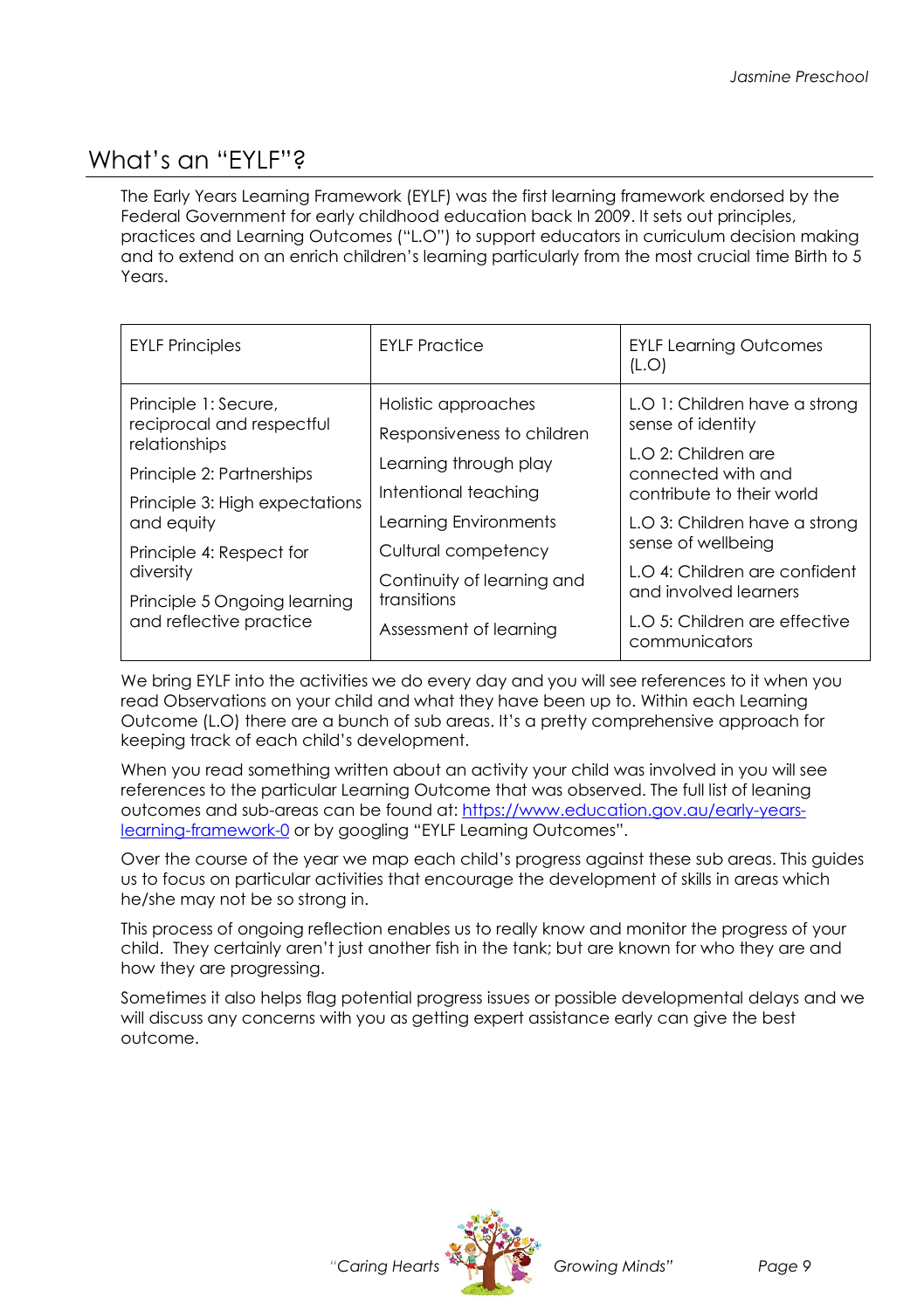# "Big Enough for Big School"

From the day a child enters preschool they are preparing for "Big School". This is because there is so much to this area; emotional and social maturity, in addition to the more the traditional academic aptitudes.

School readiness means lots of things to different people, and it's pretty important for you to know what it means to us. It is also really important to recognise that children don't all develop at the same rate and emotional maturity can be just as important as anything else.

We believe that equipping children with skills for self-management is fundamentally important to making a successful transition to the structure of a school environment. This includes things like tying shoe laces, opening lunch boxes, toileting and hygiene, and taking responsibility for their things must underpin their confidence.

As we approach the middle of a child's last year at preschool we start to bring more structure to the day, encouraging them to concentrate for longer periods, problem solving, having shorter rest periods. Pre-reading and pre-math work is being explored at each child's level. This will be more about character recognition, blending sounds rather than rote spelling. Of course, if a child has particular capacity for this then they will be fed, nurtured and extended.

The main thing we hope for is that children enter formal schooling confident in themselves and not lost by what is going on around them. It's a transition of change and not a chasm.

As you start thinking about when is best to send your child on to school we would welcome the opportunity to offer our view. For some children it is really obvious when they are ready, for others, their age may not be the best measure.

At the end of your child's time with us here at preschool we prepare an outline briefing of where your child is up to. It's a simple document but can be invaluable to the teacher in the first couple of weeks of school.

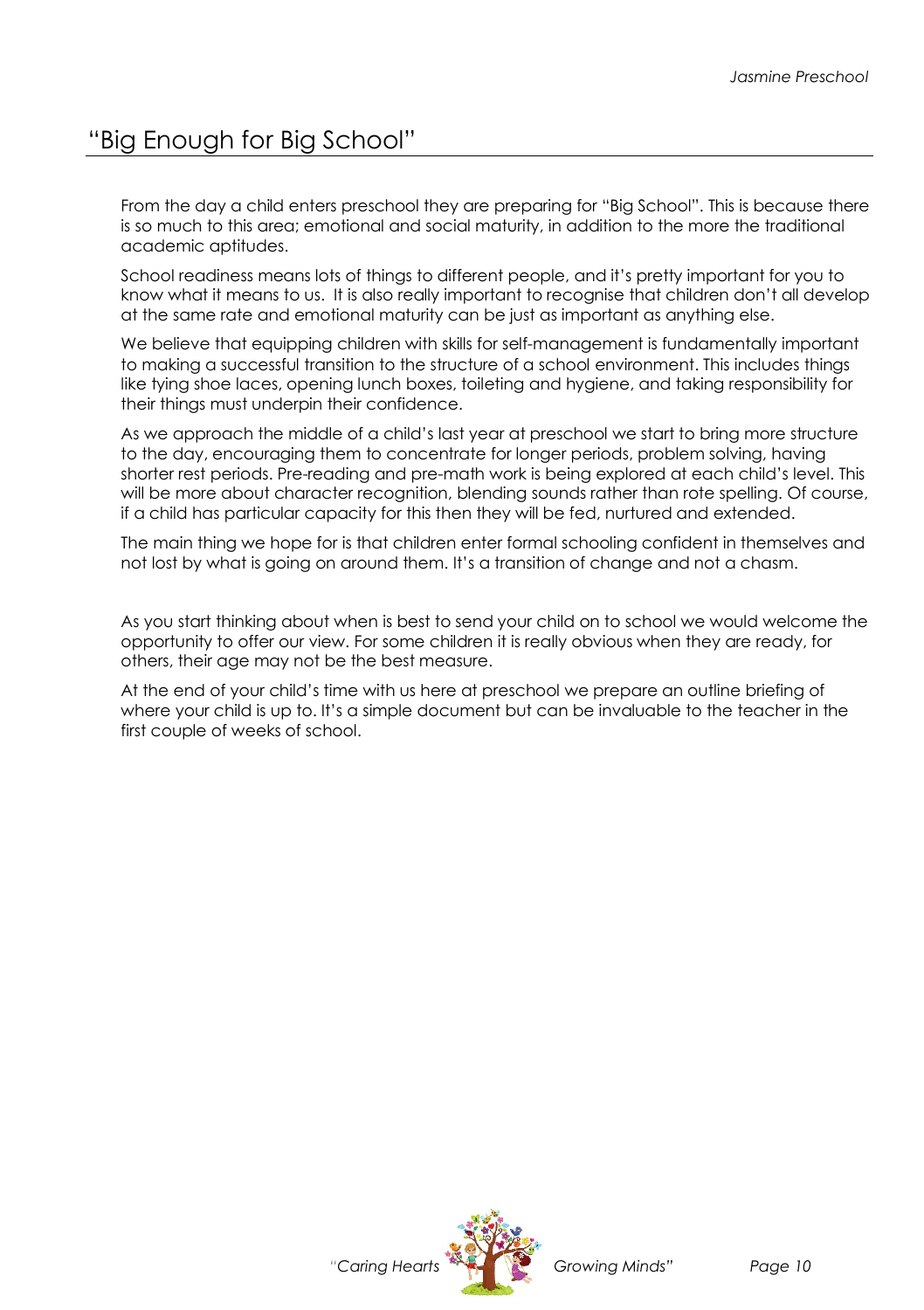## What's Next?

We would love you to join us here at our preschool.

If you would like to proceed with your enrolment please discuss your preference for what days you are looking for with the Director. The Director will then be able to let you know when you can start or when we expect to have those days available according with our waitlist process.

If a place is available, you can secure it by grabbing and filling in the Enrolment Pack and pay your placement fee. This consist of:

- The Reference Guide setting out all of the details about how the preschool operates
- Enrolment Form for all of your family details, from allergies to food preferences, medical conditions and pick up authorities
- Parent Agreement setting out an array of acknowledgements that you need to know about the enrolment.
- Direct Debit Form providing bank details which we will debit for your regular fee payments.
- Educa Permission Slip

If we don't have places available right now, then you are welcome to complete the Waitlist Application.

Once again, thanks for considering our preschool for your child. We hope to have your family with us soon and to forming a great partnership in supporting your child's development throughout these early years.